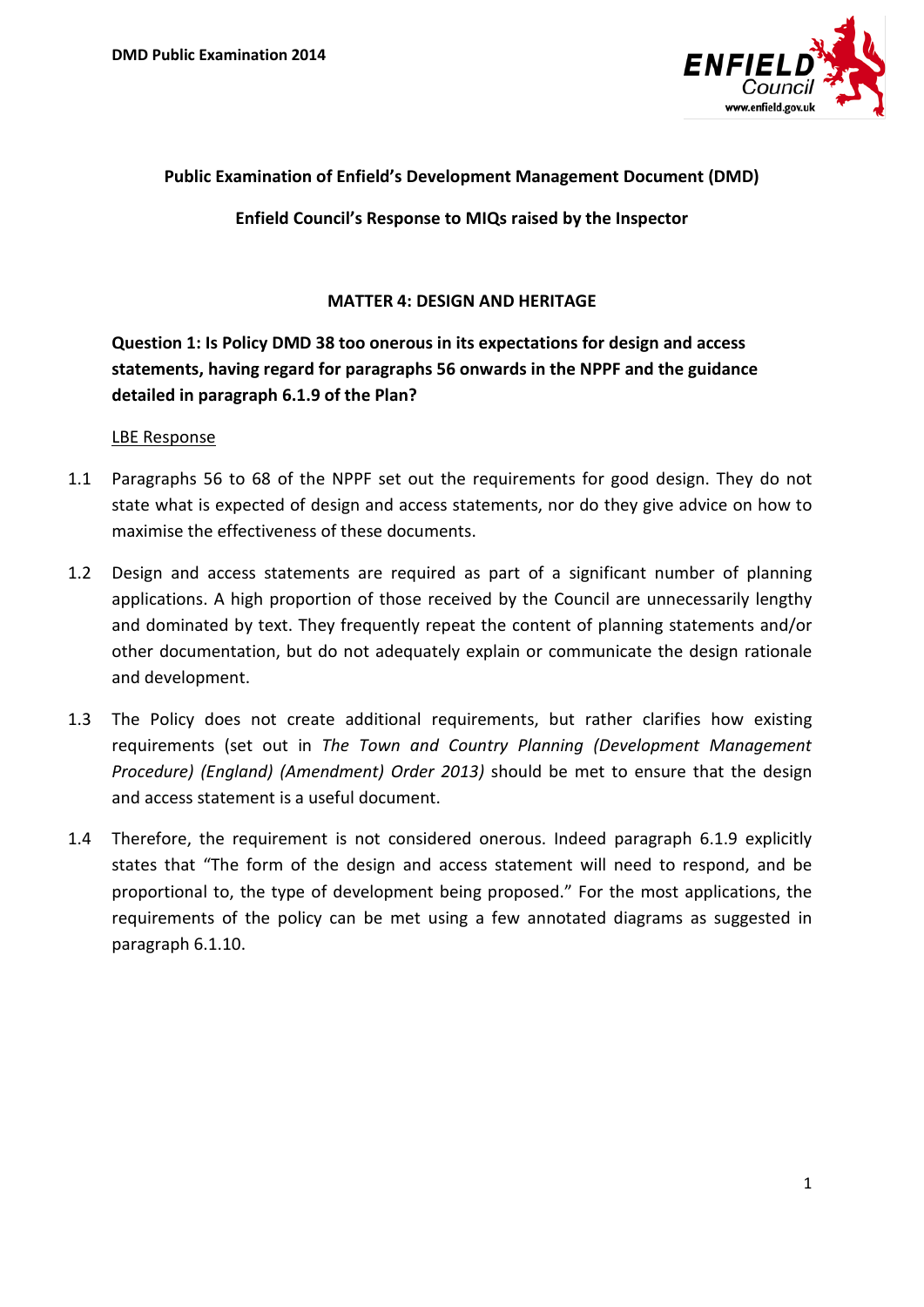

## **Question 2: Is the focused change No. 9 sufficient to introduce flexibility into Policy DMD39 and make it less burdensome?**

#### LBE Response

2.1 Paragraph 6.2.3 explicitly acknowledges the need to consider the operational requirements of the proposed use. The Council proposes a minor change to give these considerations greater prominence by moving text from paragraph 6.2.3 into the first sentence of the policy as follows:

> "All new business premises must make efficient use of land and maximise their contribution to the urban environment. **Having regard to viability and the operational requirements of the proposed use, development must meet all of the following criteria and will only be permitted if it:** …"

## **Question 3: Would the focused change No. 10 to Policy DMD 41 lead to consistency with the Control of Advertisements Regulations 2007?**

### LBE Response

- 3.1 Regulation 3 (1) of The Town and Country Planning (Control of Advertisements) (England) Regulations 2007 states that "A local planning authority shall exercise its powers under these Regulations in the interests of amenity and public safety, taking into account:
	- (a) the provisions of the development plan, so far as they are material; and

(b) any other relevant factors (specific reference being made to the need to take account of "any feature of historic, architectural, cultural or similar interest").

"Amenity" is defined in the regulations as including "aural and visual amenity

- 3.2 The implication is that the Regulations envisage that the development plan should set out what is considered harmful to amenity and that paying particular attention to heritage assets may be appropriate. The DMD 41 draws on the evidence base (e.g. Conservation Area Character Appraisals and the Characterisation Study 2011) and the experience of Council partners and officers to identify consistent causes of harm to visual amenity resulting from poorly designed advertisements of a certain type.
- 3.3 While the Council acknowledges that the prevention of certain advertisements in certain areas should not be absolute, hence [FC10], it believes that it is helpful to convey to applicants that in the majority of cases, certain types of advertisement are unlikely to be considered acceptable in particular areas. This is intended to encourage early discussion with the Council.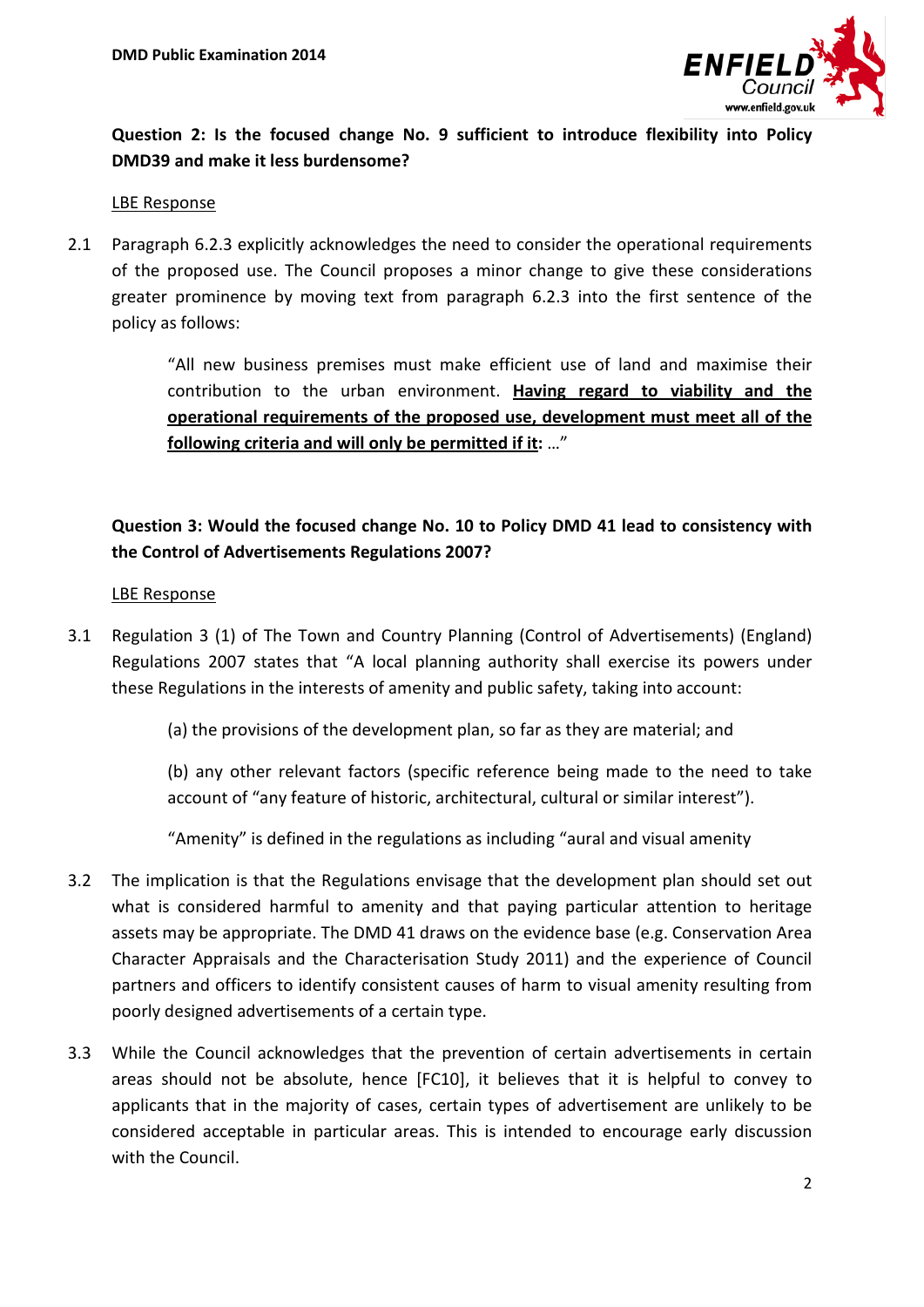

**Question 4: Is Policy DMD 43 inconsistent with Policy 30 of the Core Strategy which states that areas appropriate, inappropriate and insensitive to tall buildings will be mapped? Even if precise boundaries cannot be mapped, why could not broad areas be identified?**

### LBE Response

- 4.1 The Council acknowledges that it would be preferable to spatially define the areas associated with the definitions of "inappropriate", "sensitive" and "appropriate" areas for tall buildings, provided that this could be done completely and accurately.
- 4.2 Unfortunately many of the criteria contributing to the sensitivity classification cannot be mapped completely and accurately. Namely:
	- *The vicinity of, or along views to or from heritage assets*
	- *Locations where development would infringe upon or detract from important local views.*
- 4.3 Views are affected by existing buildings, topography, vegetation, etc., as well as the exact form, height and location of the proposal. It is therefore not practical to map the areas where this criterion would apply.
	- *Ridges or other areas of high ground where they would have a significant impact on the horizon*
- 4.4 The width of a ridge (where tall buildings would be particularly prominent) is hard to define and would depend on the gradient of the slope to either side. "High ground" is a relative term depending on where the potential tall building would be viewed from and the elevation of surrounding areas. The impact on the horizon would depend on a number of factors including the specific topography of the site (and the land around it), the height of the proposed building, the height and massing of existing buildings and the presence of vegetation etc.
	- *Locations where existing development is of good quality, and is relatively homogeneous in scale, grain and height, contributing to a strong sense of place*
- 4.5 While the Enfield Characterisation Study (2011) describes many of these areas, the spatial zone surrounding them in which an impact of a tall building could be felt will depend on views to and from the proposal and the scale, massing and exact location of the proposal itself. The problems of defining areas where views may be affected are set out above.
	- *Contain existing and appropriate clusters of tall buildings*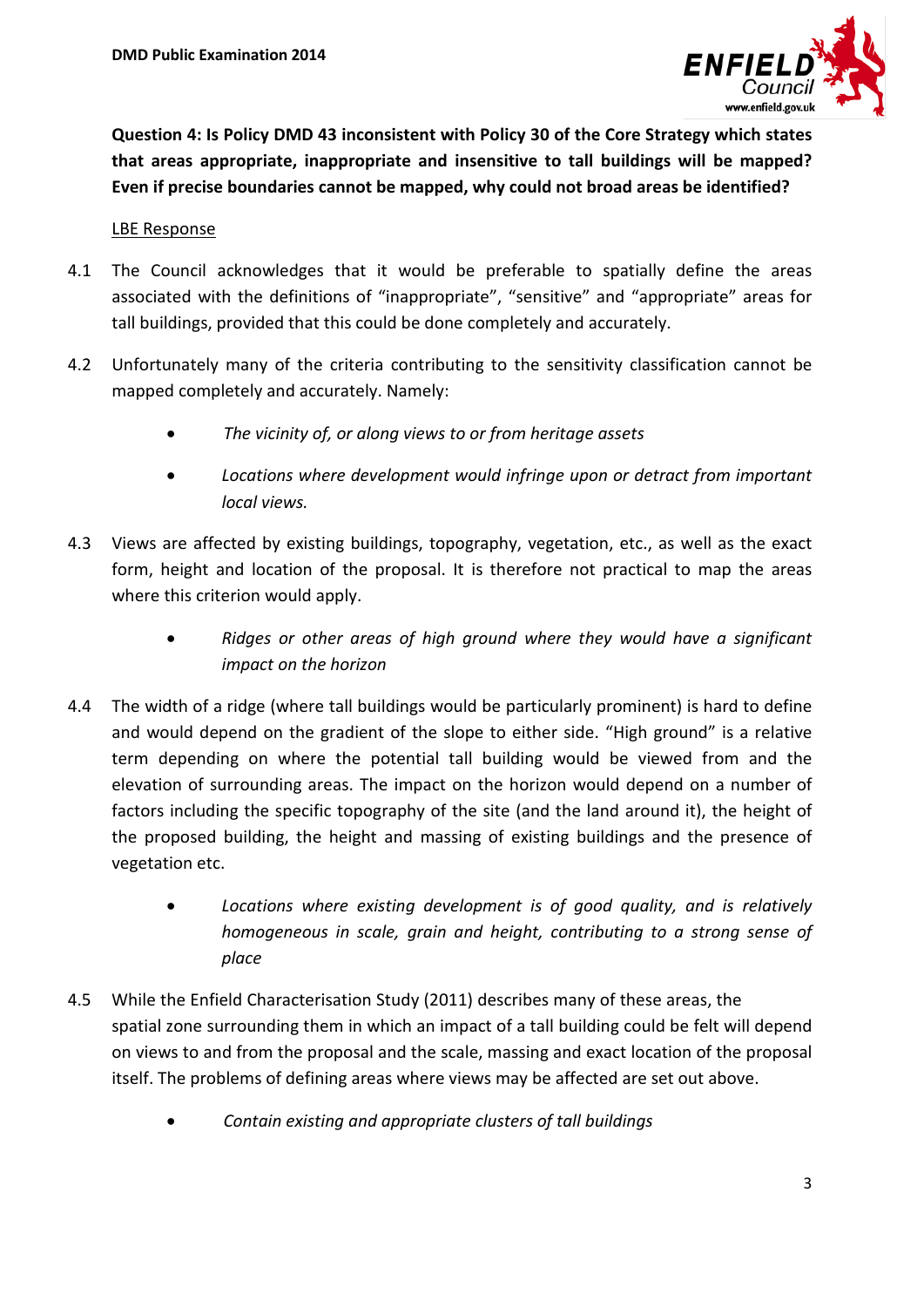

- 4.6 While the locations of existing and appropriate tall buildings have been identified, and a "cluster" could potentially defined as above a minimum number of buildings, whether a proposal is said to be part of a cluster would entirely depend on the exact relationship of the buildings and the height, massing and position of the proposal. In addition, how close the building would need to be to those existing tall buildings in order to be considered part of the cluster would also depend on the character and layout of the existing development and the nature of the proposal.
- 4.7 To attempt to map broad areas where the above criteria would apply would therefore be inherently inaccurate. Mapping broad areas that may or may not meet the criteria gives a false impression of precision and risks restricting development in some areas where tall buildings may be appropriate (against the presumption in favour of sustainable development in the NPPF) and/or implying tall buildings may be appropriate in areas where they are not (leading to wasted time and money for developers).
- 4.8 These "hard to map" criteria that may nevertheless restrict the development of tall buildings exist in, or in close proximity to, all of the areas where tall buildings may otherwise be appropriate. Without detailed assessment of potential development sites, which is beyond the scope of the DMD, it is not possible to predict how restrictive the presence of the criteria will be, and therefore whether tall buildings will be appropriate in these areas at all. The Council therefore feels that it would be premature to identify potential areas for tall buildings, and instead feels this should be supported by more detailed urban design studies as part of the development of Area Action Plans and/or masterplans.
- 4.9 The alternative would be to map only some of the criteria relating to the sensitivity classification. However, the Council believes that this would risk providing false certainty for developers and potentially lead to confusion and/or more weight being applied to some criteria than others.
- 4.10 Rather than over-simplify the required points of consideration and give a false impression of precision/create confusion, the Council feels it is a much more accurate reflection of reality, and ultimately more beneficial to developers and the Council, to clearly and consistently set out the criteria that will be applied. The relevance of each criterion can then be (necessarily) assessed on a site-by-site basis through discussions (preferably at pre-application stage) with developers in relation to specific proposals.
- 4.11 The inconsistency with the adopted Core Strategy is regrettably unavoidable. The commitment therein was made before the criteria relating to the sensitivity of areas were defined and subsequent investigations revealed the difficulty of spatially defining them. The Council believes the inconsistency is a minor one, compared to the implications of attempting to map the spatial extent of the criteria set out above.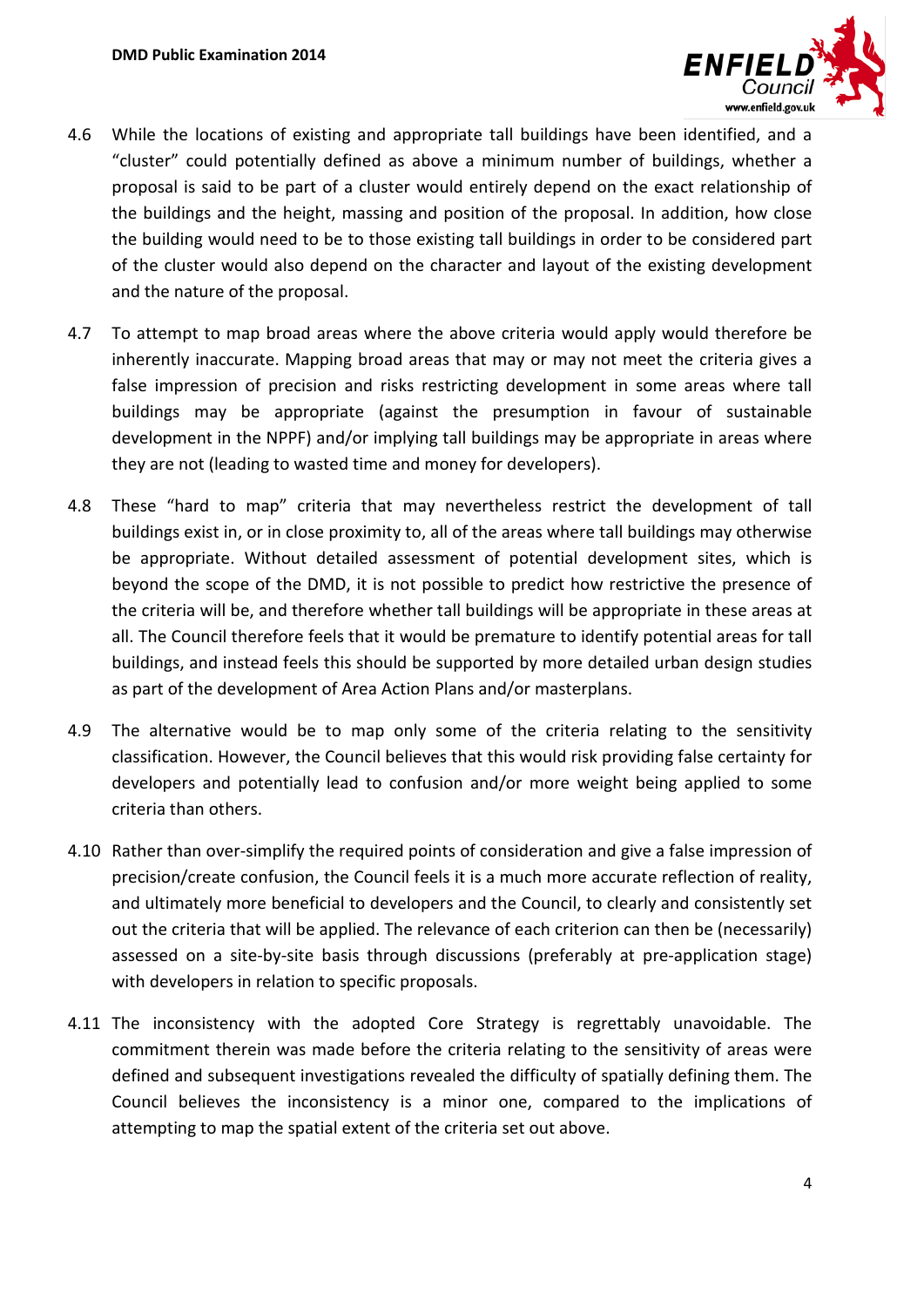

**Question 5: In the absence of more local information, does the policy add anything to the London Plan and Mayor's SPG or CABE/English Heritage Guidance on Tall Buildings? Does the policy give developers, local communities and others sufficient information to be justified and effective?**

### LBE Response

- 5.1 The Council is of the opinion that the policy does give additional information to that in the London Plan by clarifying the considerations that will be taken account of in determining planning applications. Criteria-based policies are a common component of the development plan and are used effectively in determining planning applications.
- 5.2 The Mayor's London View Management Framework Supplementary Planning Guidance (2012) relates to London's Strategic Views and their management, none of which are located in Enfield. Therefore the guidance therein has very limited applicability in Enfield and is unlikely to be used effectively for development management purposes.
- 5.3 The requirements listed under part 4 of DMD policy 43 are mainly drawn from the CABE/English Heritage document Guidance on Tall Buildings (2007). These criteria were checked against the London Plan for repetition. The Guidance on Tall Buildings document is not part of the development plan and therefore has limited weight in determining planning applications. By including the recommendations of that document in the DMD, the Council seeks to clarify what is expected from developers and to highlight considerations of particular importance for this type of development in the borough.

# **Question 6: Focused change No 11 to Policy DMD 44 proposes "preserves the asset in a manner appropriate to its significance" whereas English Heritage proposed the word "conserves". Is this significant?**

#### LBE Response

- 6.1 The Council acknowledges this is an oversight and agrees that "preserves" should be changed to "conserves" in all cases as a minor change. Similar changes need to be made to the policy title, paragraph 6.5.2, 6.5.4, 6.5.5 and Appendix 6, (part 4).
- 6.2 A footnote should be added at the first use of "conserve and enhance" (in the policy itself) to explain the difference from the Core Strategy terminology as follows:

*"References in this document to "conserving and enhancing" heritage assets differ from references in the Core Strategy to "preserving and enhancing" heritage assets in order to reflect the language used in the National Planning Policy Framework (2012)."*